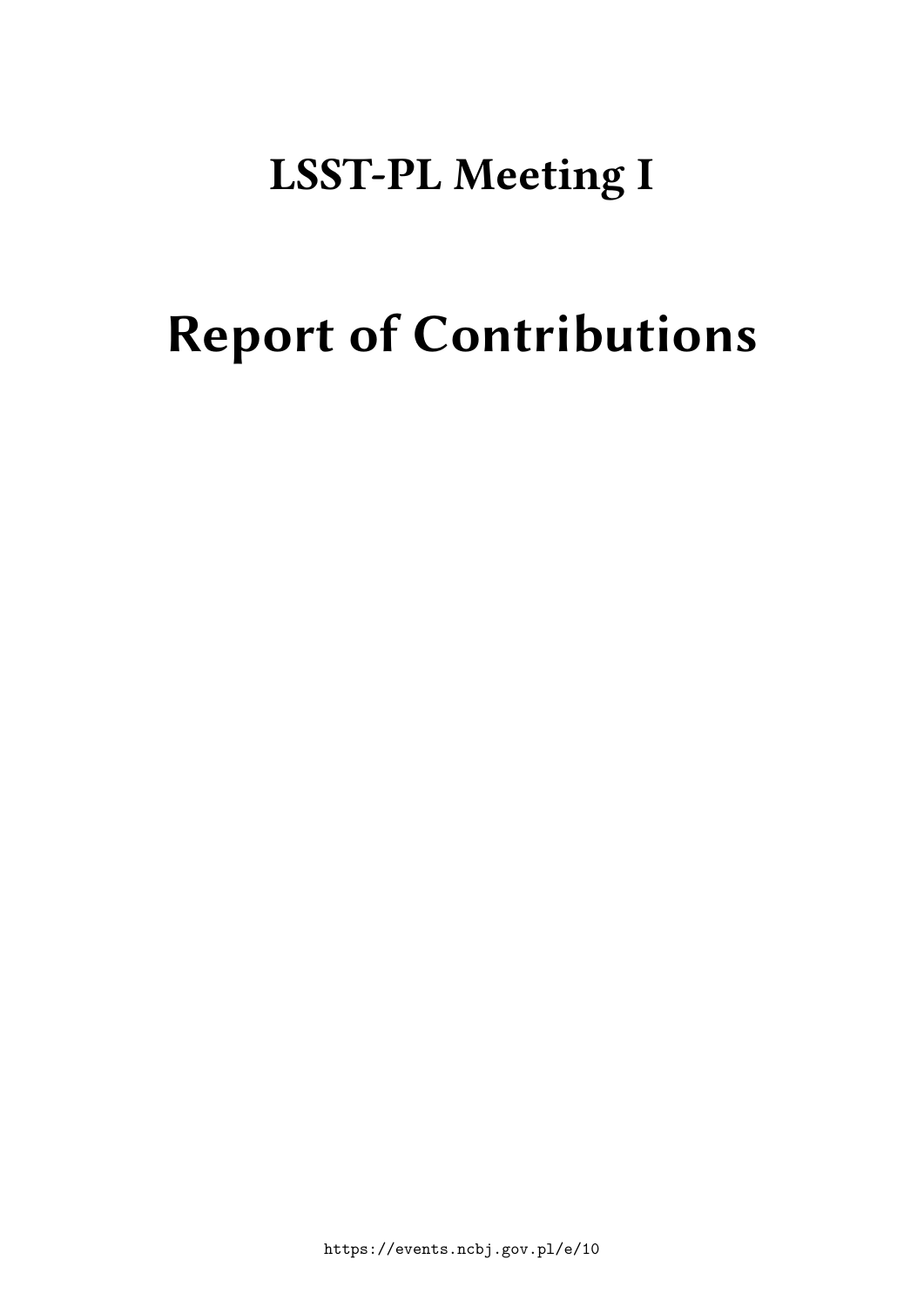LSST-PL Meeting I / Report of Contributions Overview

Contribution ID : **1** Type : **not specified** 

#### **Overview**

*Thursday, 14 March 2019 11:00 (20)*

Overview of the LSST-PL collaboration status.

**Primary author(s) :** POLLO, Agnieszka (National Centre for Nuclear Research AND Jagiellonian University)

**Presenter(s) :** POLLO, Agnieszka (National Centre for Nuclear Research AND Jagiellonian University)

**Session Classification :** 0verview

**Track Classification :** 0verview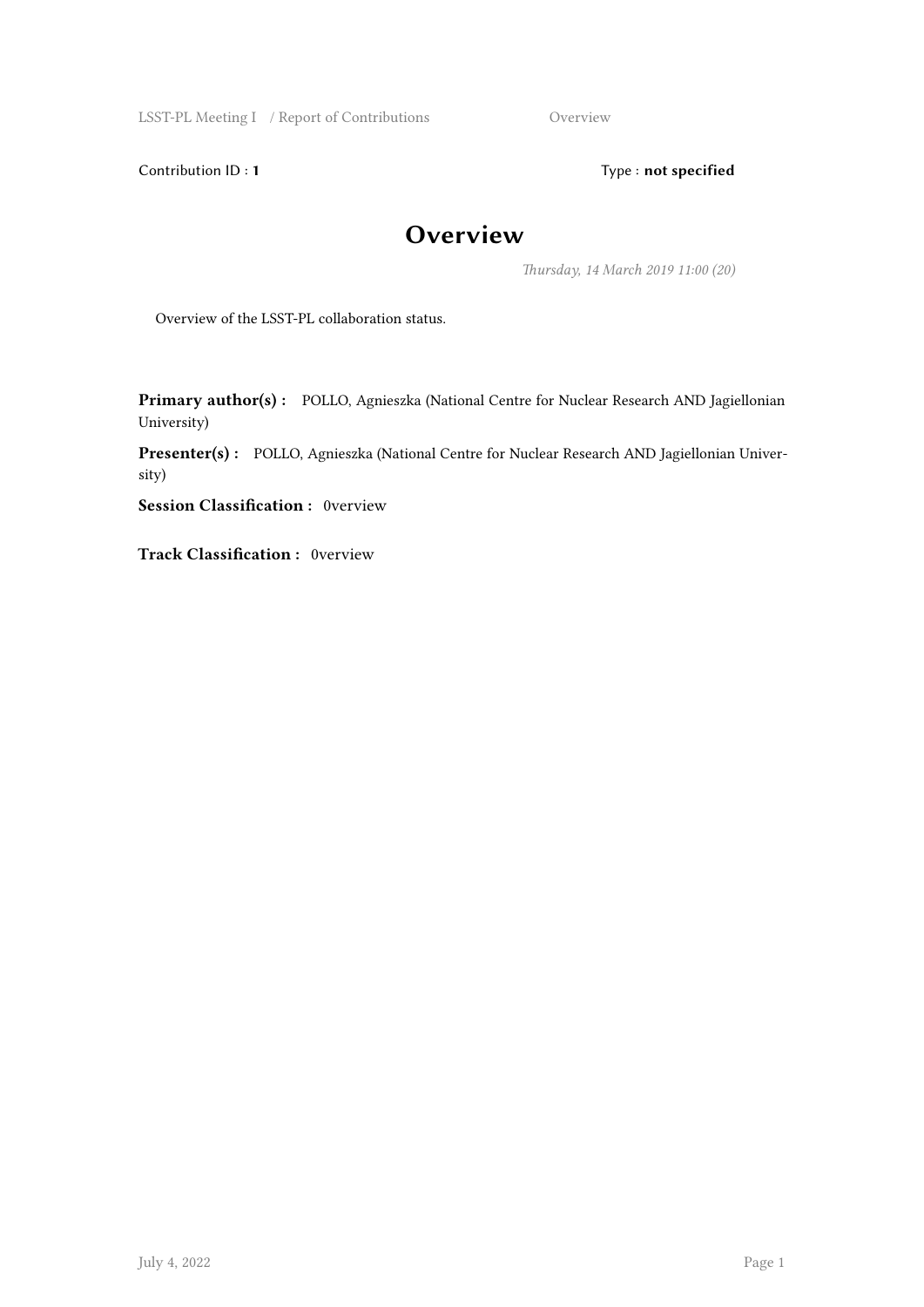LSST-PL Meeting I / Report of Contributions AGN variability with LSST

Contribution ID : 2 Type : **not specified** 

# **AGN variability with LSST**

*Thursday, 14 March 2019 12:00 (20)*

I will discuss what science we can do using the six-color lightcurves from LSST for active galactic nuclei. This includes the power density spectra, structure functions, and time delays. In particular, time delay measurements can be used to do cosmology with quasars.

Primary author(s): CZERNY, Bozena (Center for Theoretical Physics) Presenter(s) : CZERNY, Bozena (Center for Theoretical Physics) **Session Classification :** AGNs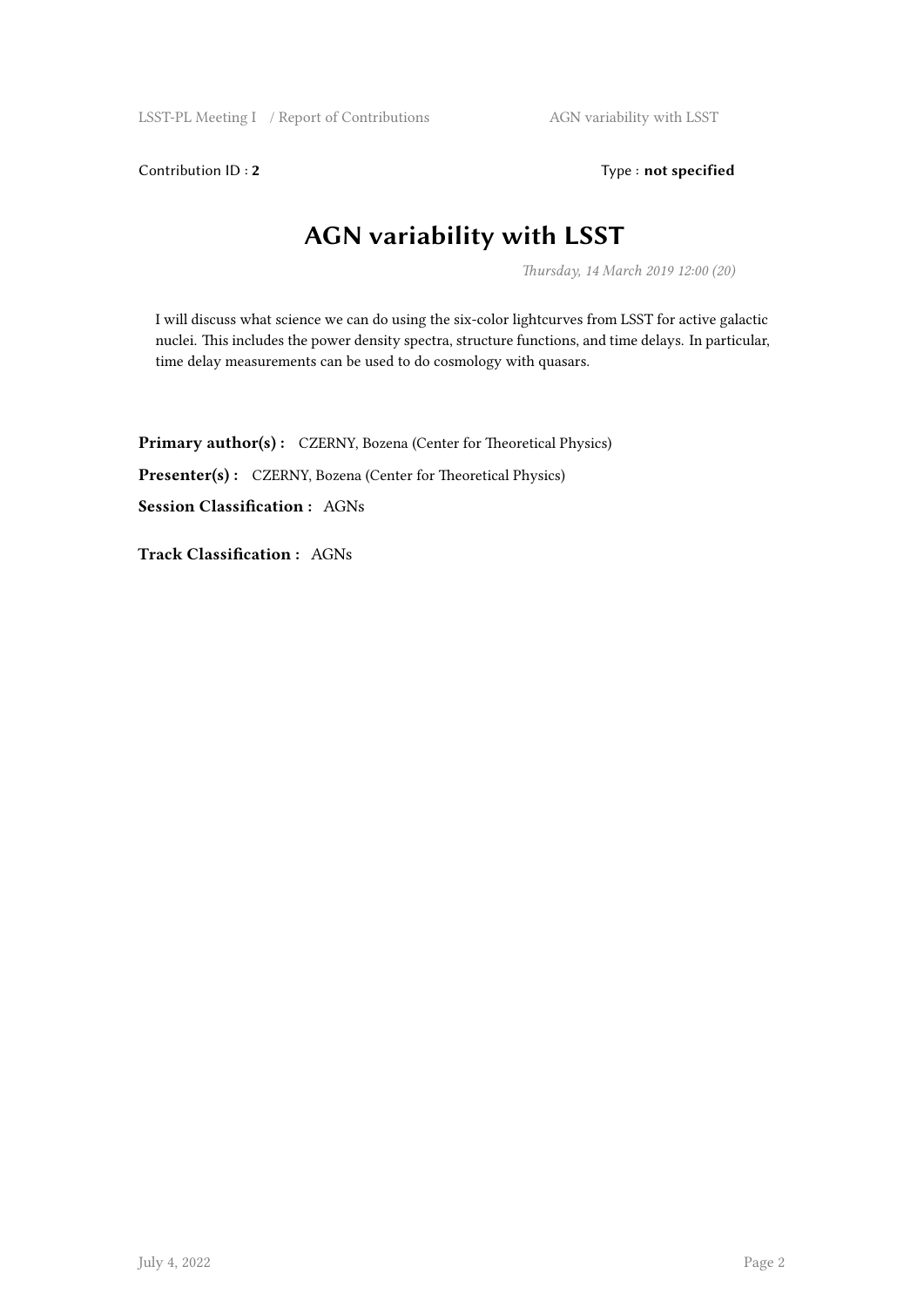Contribution ID: 3 Type: **not specified** 

## **In search of CL AGN**

*Thursday, 14 March 2019 12:30 (10)*

As was claimed in literature, CL AGN do not form the homogeneous sample. They vary widely in their timescale of phenomena or type of transient (from bright-state to dim-state or vice versa). The nature of state changes in CL AGN is still a mystery, however, different scenarios to explain these phenomena are proposed. I will discuss if CL AGN are a unique phenomenon and how we can identify them in the LSST sample.

**Primary author(s) :** SNIEGOWSKA, Marzena (CAMK PAN, CFT PAN) **Presenter(s) :** SNIEGOWSKA, Marzena (CAMK PAN, CFT PAN)

**Session Classification :** AGNs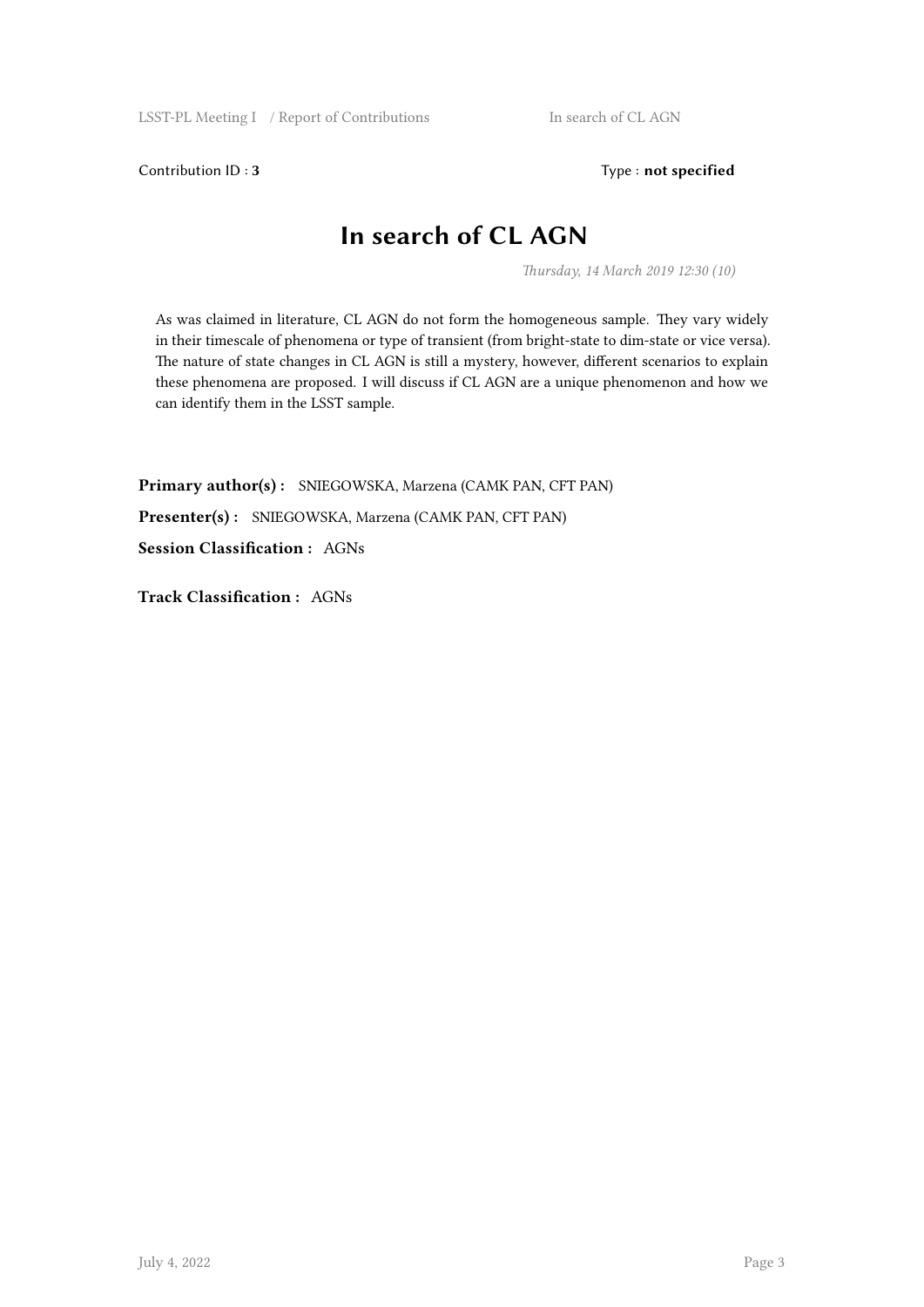Contribution ID : 4 Type : **not specified** 

# **SED fitting as a tool for searching peculiar galaxies**

*Thursday, 14 March 2019 15:40 (10)*

I would like to use the SED technique for selection of galaxies which do not follow the energy balance like super dusty galaxies or possible lensing objects.

**Primary author(s) :** MALEK, Katarzyna (NCBJ) **Presenter(s) :** MALEK, Katarzyna (NCBJ) **Session Classification :** Galaxies and cosmology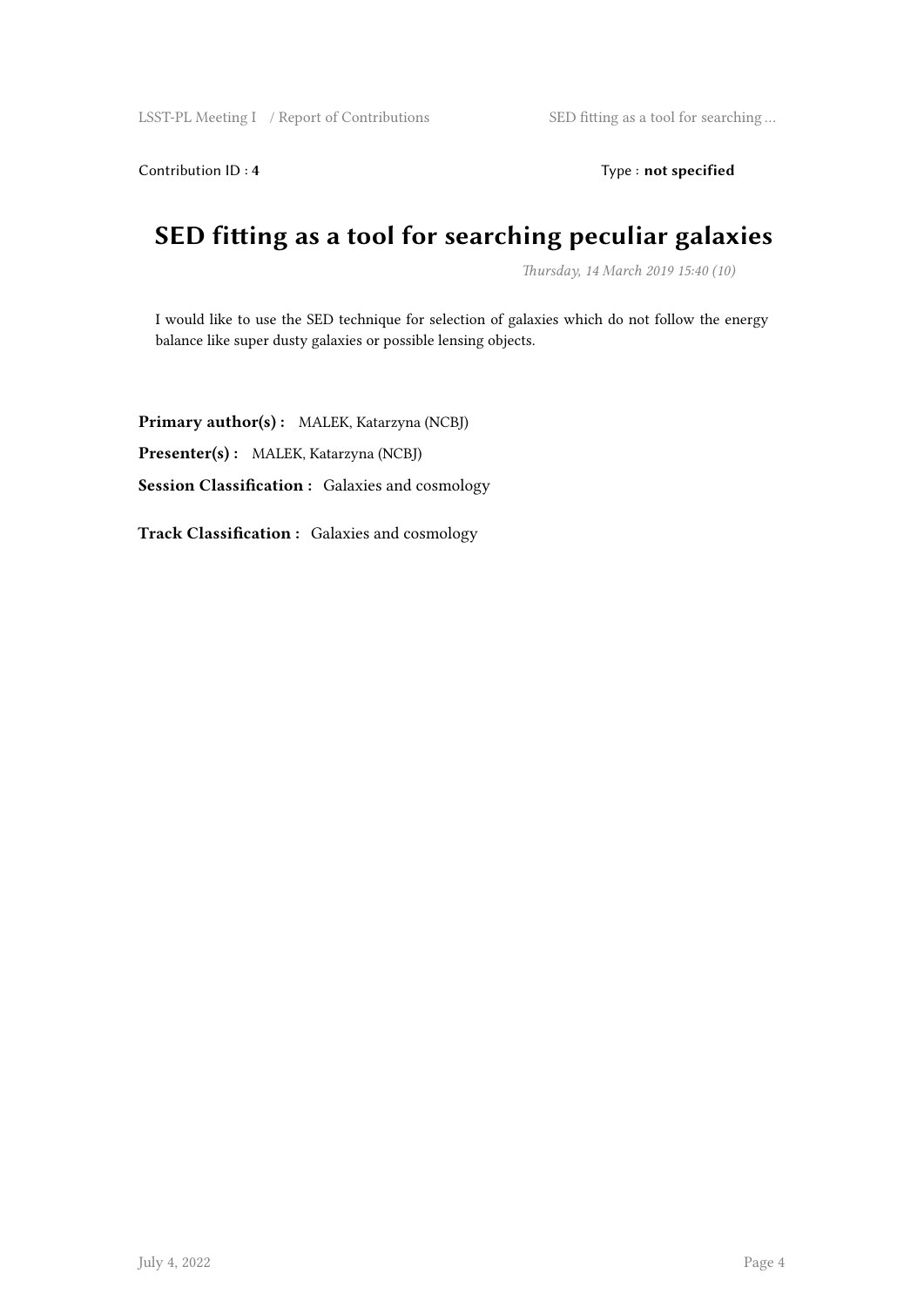Contribution ID : 5 Type : **not specified** 

# **Machine learning application to the LSST data**

*Thursday, 14 March 2019 16:20 (10)*

I am planning to apply different machine learning methods to broad range of tasks, such as object classification based on both flux measurements and raw images, novelty detection and correction of the distorted images.

**Primary author(s) :** Mr POLISZCZUK, Artem (NCBJ) **Presenter(s) :** Mr POLISZCZUK, Artem (NCBJ) **Session Classification :** Machine learning

**Track Classification :** Machine learning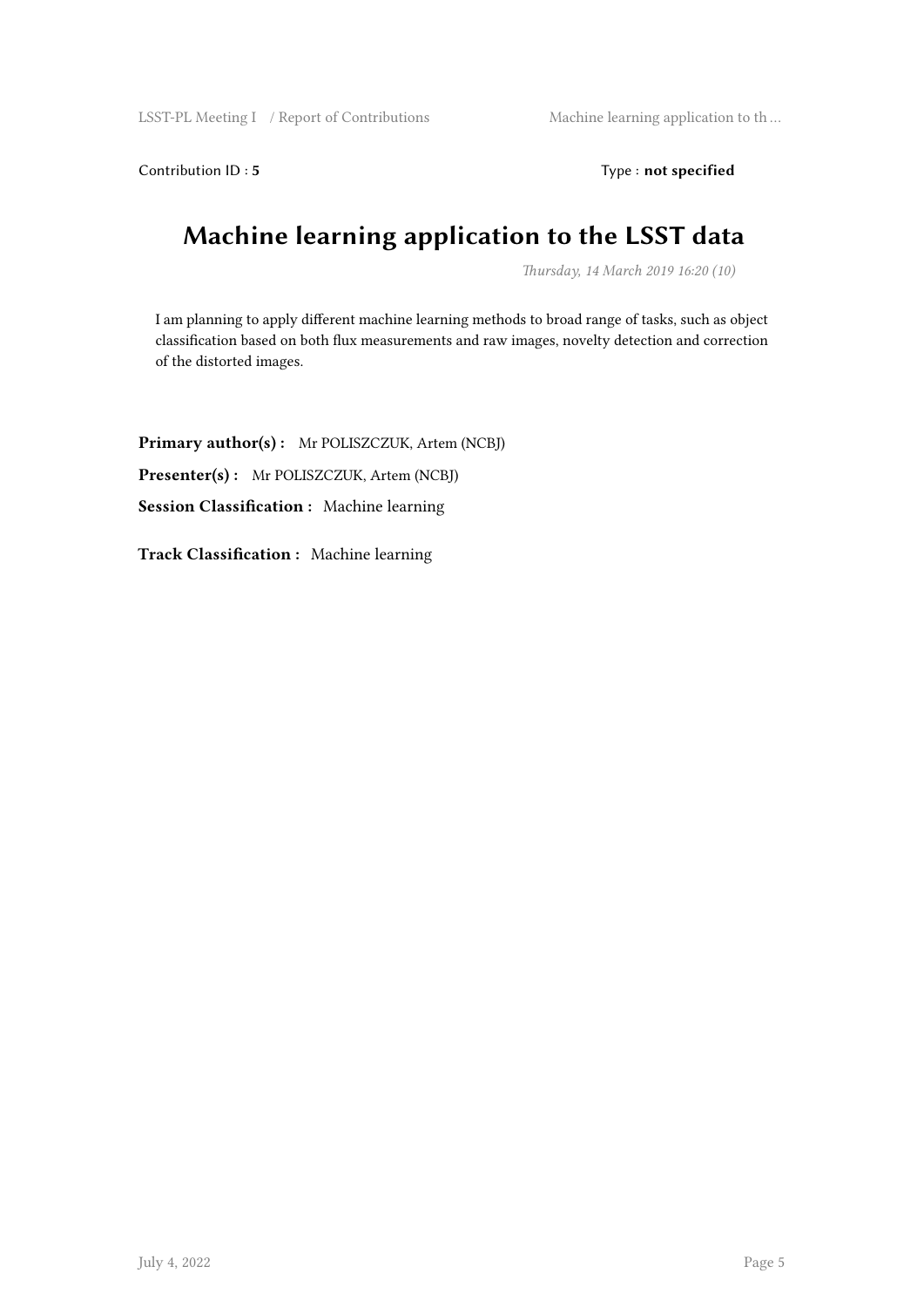Contribution ID : **6** Type : **not specified**

#### **Wavelength-dependent time delays in AGN accretion discs**

*Thursday, 14 March 2019 12:20 (10)*

The idea of measuring and using wavelength-dependent time delays between the optical continuum at different EM wavelengths in order to determine AGN accretion disk structure has been known for many years. For example Sergeev et al. (2005) modelled the lag-luminosity relation with a disc reprocessing model, where time delays were caused by different light travel times from the ionizing source and regions of continuum emission. Collier et al. (1999) gave an idea how AGNs can be used in cosmology as standard candles by measuring the flux and the time delays between the optical/UV continuum in an accretion disc. Right now scientists, for example Cackett et al. 2007 fit the wavelength-dependent time delays of AGNs with a disc reprocessing models, what allows to measure the distances to the AGNs. However this method needs to be improved in order to determine more accurate estimation of cosmological quantities such as the Hubble constant. After that, it could be conveniently applied to six-color AGN lightcuves from LSST.

**Primary author(s) :** Ms OLEJAK, Aleksandra (CFT PAN) **Presenter(s) :** Ms OLEJAK, Aleksandra (CFT PAN) **Session Classification :** AGNs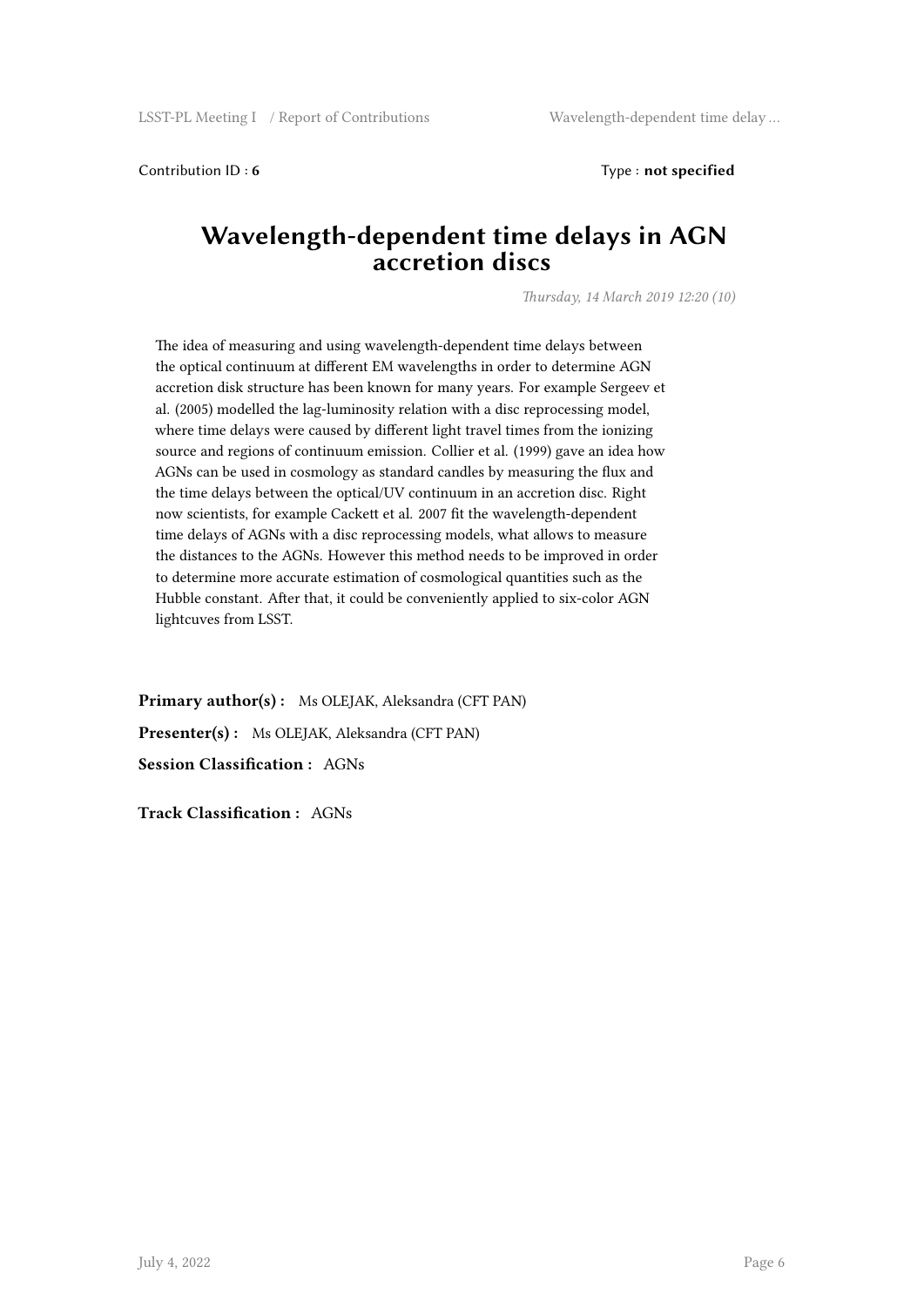Contribution ID : **7** Type : **not specified**

#### **Can reverberation-measured quasars be used for cosmology?**

*Thursday, 14 March 2019 12:40 (10)*

Quasars have been proposed as a new class of standard candles such as Supernovae, their large redshift range and high luminosities make them excellent candidates. Reverberation mapping (RM) method offers to estimate the distance to the source from the time delay measurement of the emission lines with respect to the continuum, since the time delay depends on the absolute luminosity of the source. This radius-luminosity (RL) relation showed a low scatter and was proposed to use for the cosmological purposes. However, in the recent years the increase of the studied sample, and in particular the inclusion of highly accreting QSO has increased the dispersion in the RL relation, with many objects showing time delays shorter than the expected. Using Hb RM measurements for 117 sources with a 0.2<z<0.9 and 41.5<L5100<45.9, we find a correction for the time delay based on the dimensionless accretion rate. With this correction we are able to build a Hubble diagram, which is in a good agreement with the standard cosmological model.On the other hand, using the excess of variability, we find that departure from the RL relation is associated with the variability. Therefore variability is anti-correlated with the accretion rate, indicating that accretion rate is one of main drivers of QSO properties. Large multi-epoch surveys like LSST will be provide variability features, which can be used as a tool in order to derive other AGN physical properties.

**Primary author(s) :** Dr MARTÍNEZ-ALDAMA, Mary Loli (CFT); Prof. BOZENA, Czerny (CFT)

**Presenter(s) :** Dr MARTÍNEZ-ALDAMA, Mary Loli (CFT)

**Session Classification :** AGNs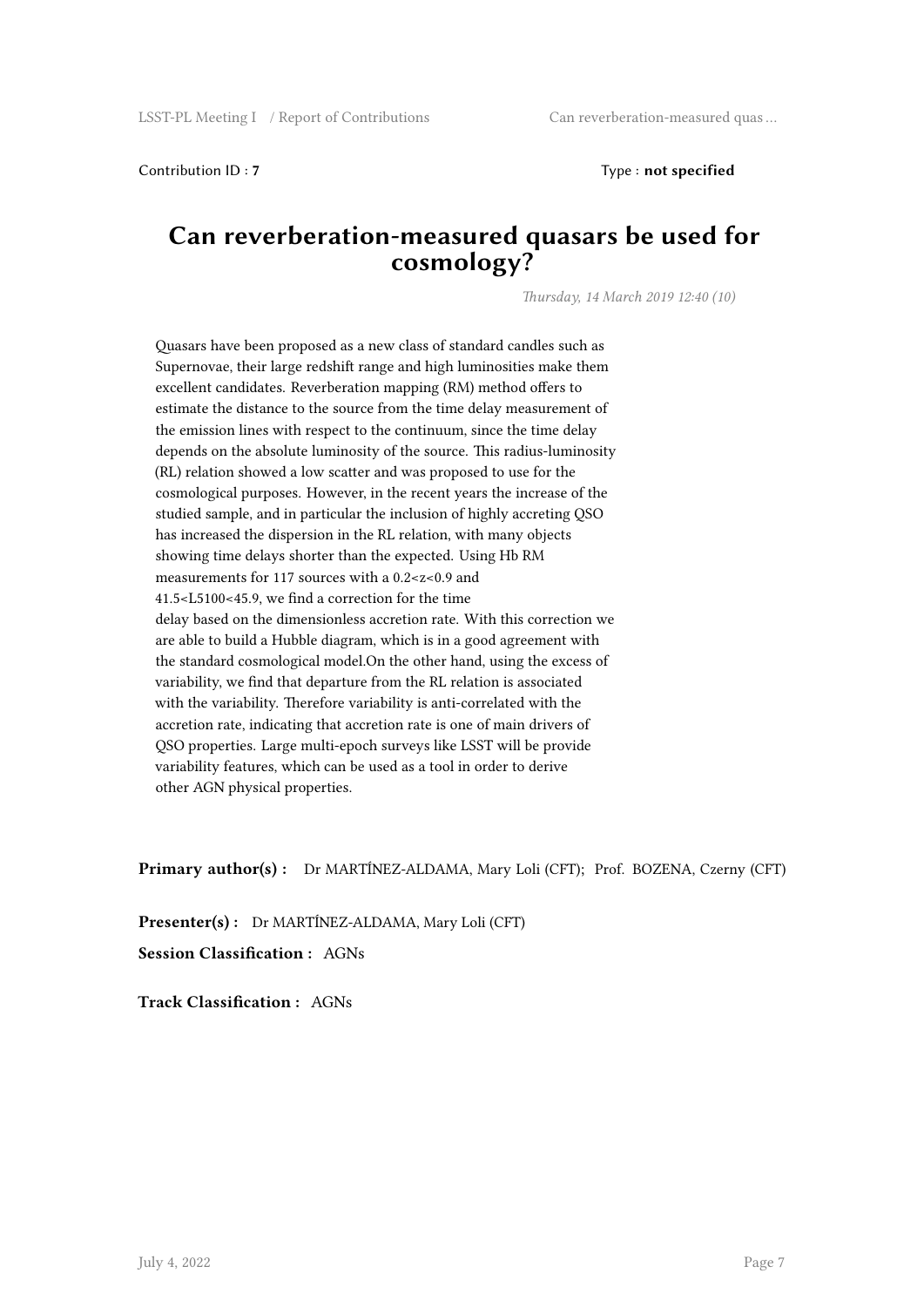Contribution ID : 8 Type : **not specified** 

#### **Different time-delay measurement methods in** reverberating AGN

*Thursday, 14 March 2019 14:15 (10)*

We will provide an overview of different methods how to reliably measure the time delay between the variable AGN continuum and the emission-line light curves in the broad line region (BLR) of active galactic nuclei. In particular, we will also discuss methods how to assess the uncertainties of these methods and how these errors can propagate further to the current models of the BLR.

**Primary author(s) :** ZAJACEK, Michal; CZERNY, Bozena

**Presenter(s) :** ZAJACEK, Michal

**Session Classification :** AGNs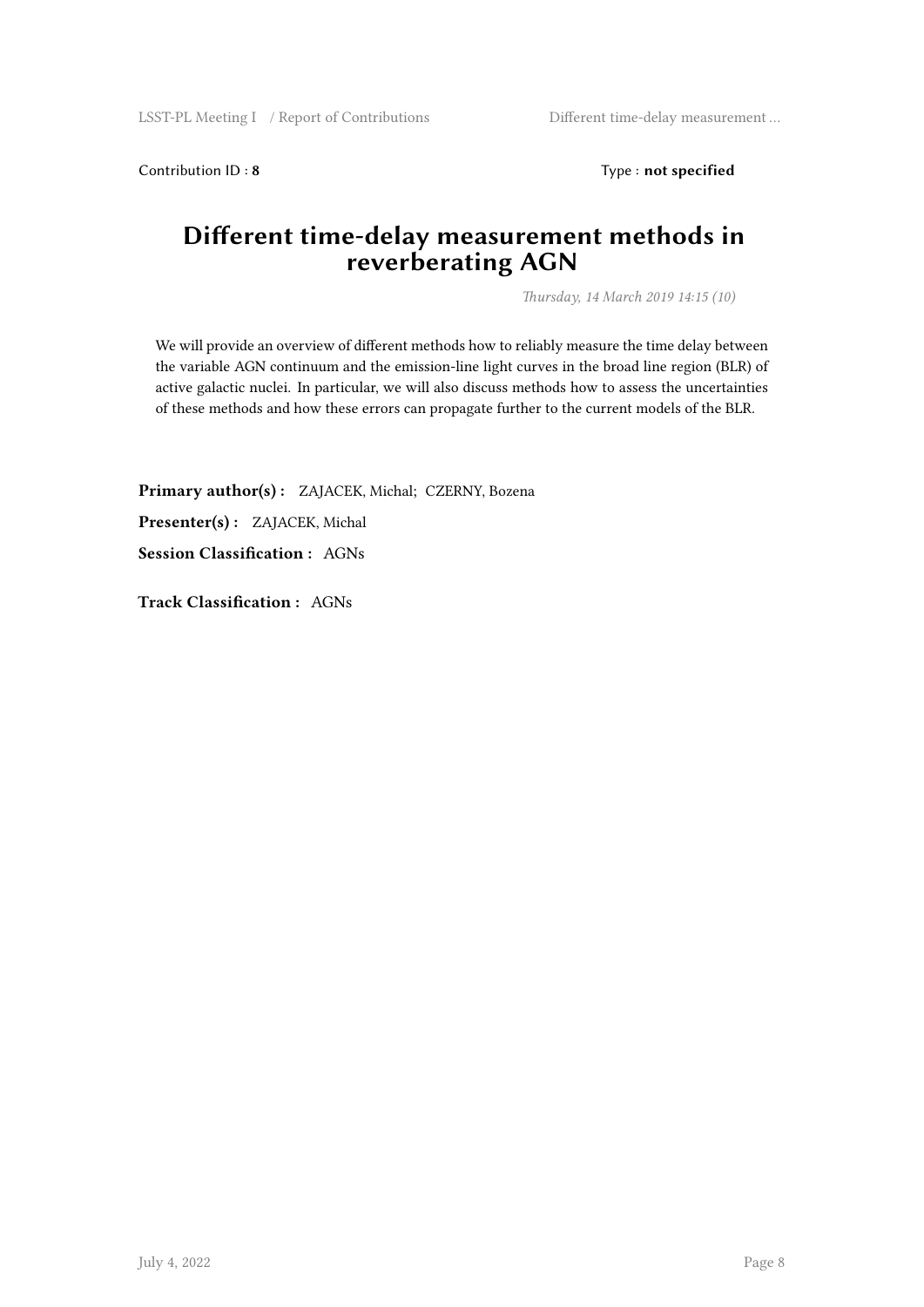Contribution ID : **9** Type : **not specified**

# **Photometric Reverberation Mapping using LSST**

*Thursday, 14 March 2019 12:50 (10)*

An overview of our proposed project - Using a set of prepared AGN templates for a range of AGN parameters that are based on SED broadband modelling, we seek to calculate the contribution of the major lines (Hβ, Mg II, CIV) to the photometric channels, taking into account the Balmer continuum, FeII pseudo-continuum and other lines. The simulations will then be performed for representative objects using several cadences which are now under consideration. This method will improve the current standards of photometric reverberation method – using multi-channel and time-lag estimations from various methods.

**Primary author(s) :** Mr PANDA, Swayamtrupta (Center for Theoretical Physics - PAS) **Co-author(s) :** Prof. CZERNY, Bożena (Center for Theoretical Physics - PAS) **Presenter(s) :** Mr PANDA, Swayamtrupta (Center for Theoretical Physics - PAS) **Session Classification :** AGNs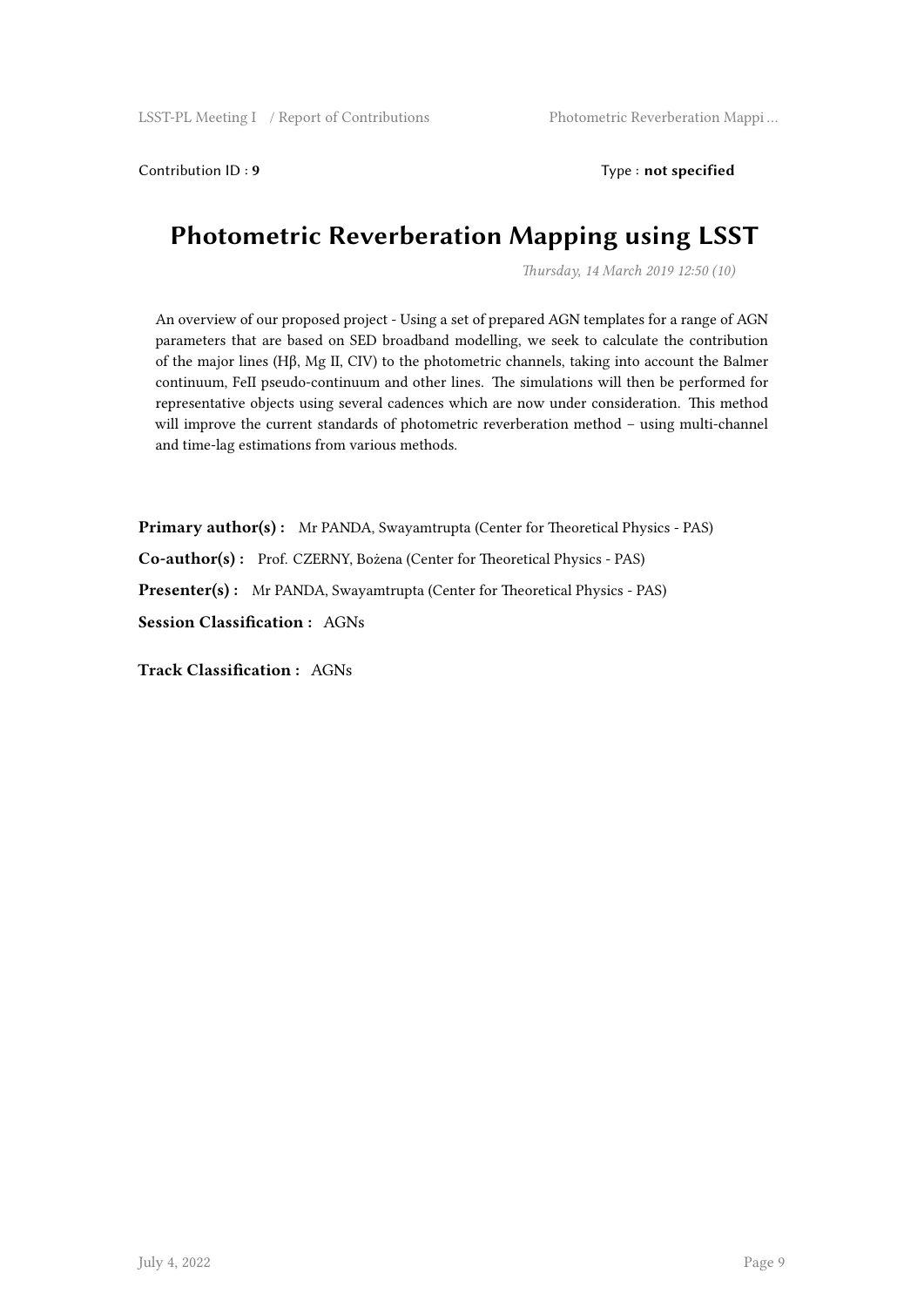Contribution ID : 10 Type : **not specified** 

#### **Milky Way black hole population from lensing with the LSST**

*Thursday, 14 March 2019 11:20 (20)*

Microlensing is the only tool to discover and study a population of hidden dark compact objects, including neutron stars, black holes and even the primordial black holes which could form part of the dark matter. We will show how LSST will contribute to this topic, with long-term whole sky observations and depth. We will discuss the lessons learned from Gaia and OGLE surveys which can be applied to LSST.

**Primary author(s) :** WYRZYKOWSKI, Lukasz (Warsaw University Astronomical Observatory); Mrs KRUSZYNSKA, Katarzyna (Warsaw University Astronomical Observatory); RYBICKI, Krzysztof (Warsaw University Astronomical Observatory); Dr ZIELINSKI, Pawel (Warsaw University Astronomical Observatory)

Presenter(s) : WYRZYKOWSKI, Lukasz (Warsaw University Astronomical Observatory)

**Session Classification :** Galactic Science

**Track Classification :** Galactic Science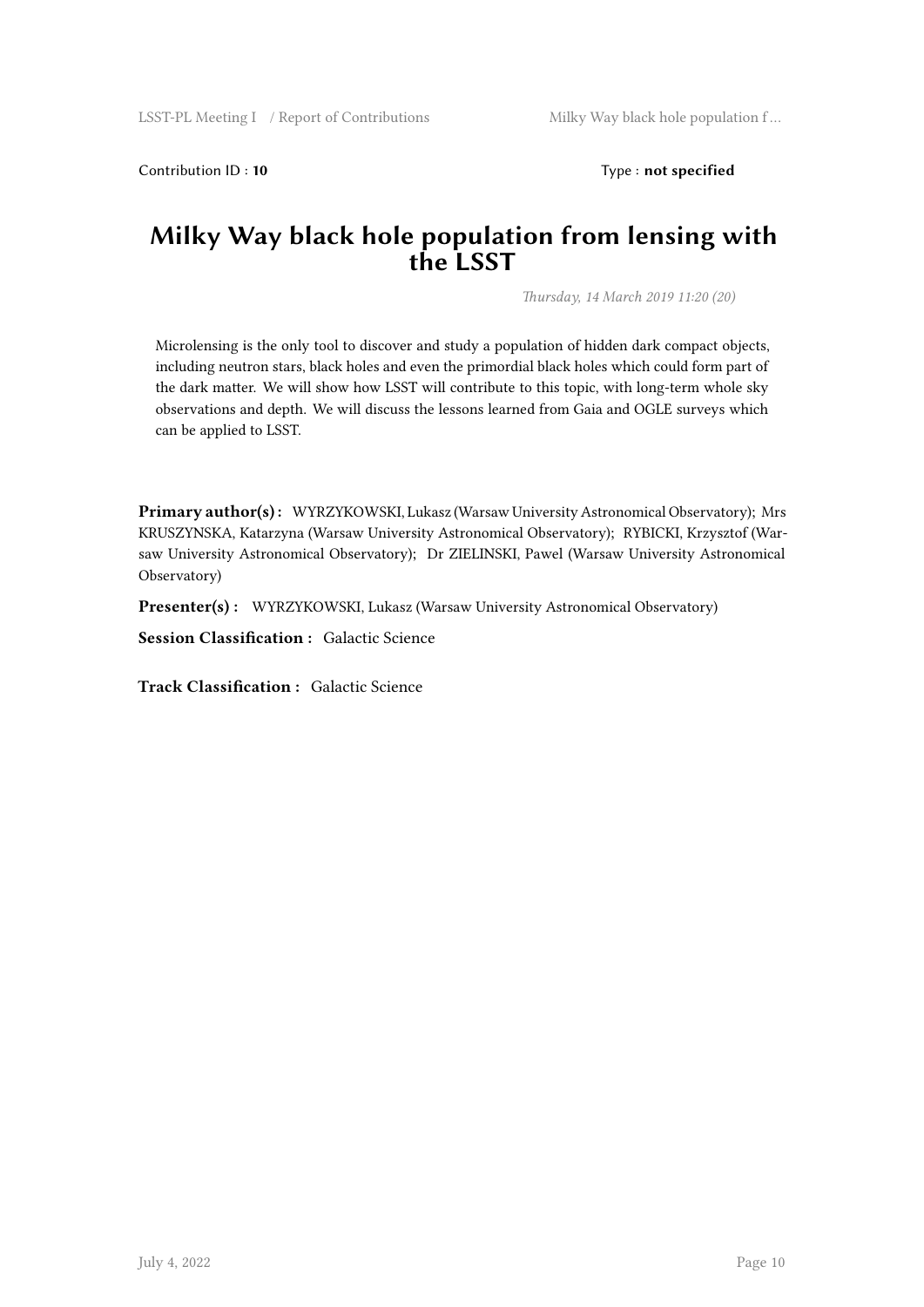Contribution ID : **11** Type : **not specified** 

### **General LSS studies with LSST**

*Thursday, 14 March 2019 15:20 (20)*

I envisage to use LSST data for general large-scale structure studies, in particular within the LSST Dark Energy Science Collaboration (DESC). Particular applications may include: photometric redshift derivation, application of resulting catalogs for such studies as tomographic angular clustering, galaxy-galaxy lensing, cross-correlations with CMB lensing etc. Other possible topics of interest are related to peculiar motions (large-scale flows etc.) using appropriate photometry-based techniques (e.g. Nusser et al. 2011) and/or transverse motions.

**Primary author(s) :** BILICKI, Maciek (CFT PAN & NCBJ) **Presenter(s) :** BILICKI, Maciek (CFT PAN & NCBJ) **Session Classification :** Galaxies and cosmology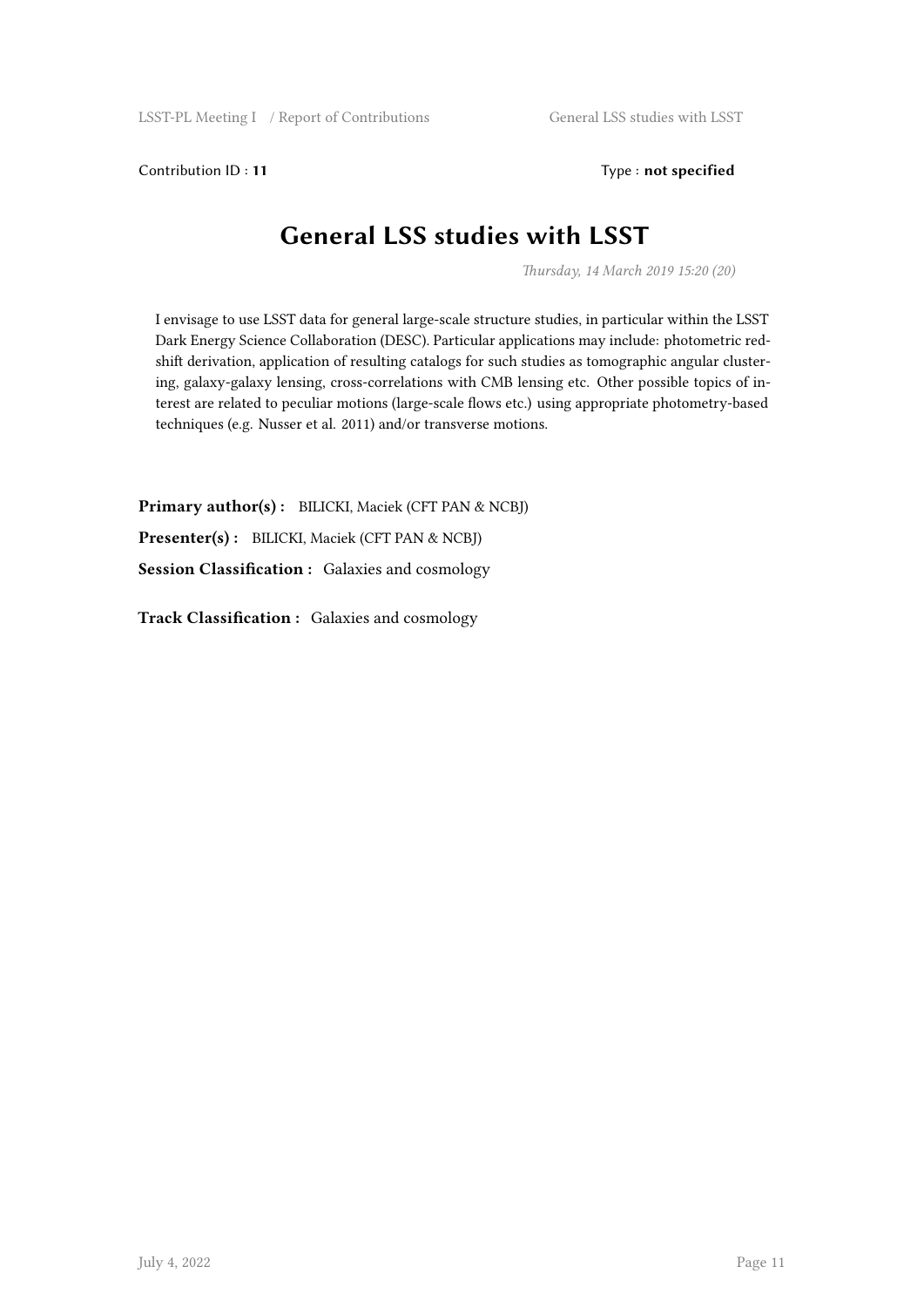Contribution ID : 12 Type : **not specified** 

#### **AI methods developed / under development for TOROS that might be use for LSST**

*Thursday, 14 March 2019 16:40 (15)*

In a talk I would like to present methods developed or currently under development for TOROS project that have potential to be useful for LSST. Most important methods developed be me for TOROS is background rejection using Convolutional Neural Networks (with 99.5 % accuracy). The other methods currently under development involves galaxy subtraction using GANs, scheduling using reinforcement learning and image subtraction using neural networks.

**Primary author(s) :** Dr ADAM, Zadrożny (NCBJ) **Presenter(s) :** Dr ADAM, Zadrożny (NCBJ) **Session Classification :** Machine learning

**Track Classification :** Machine learning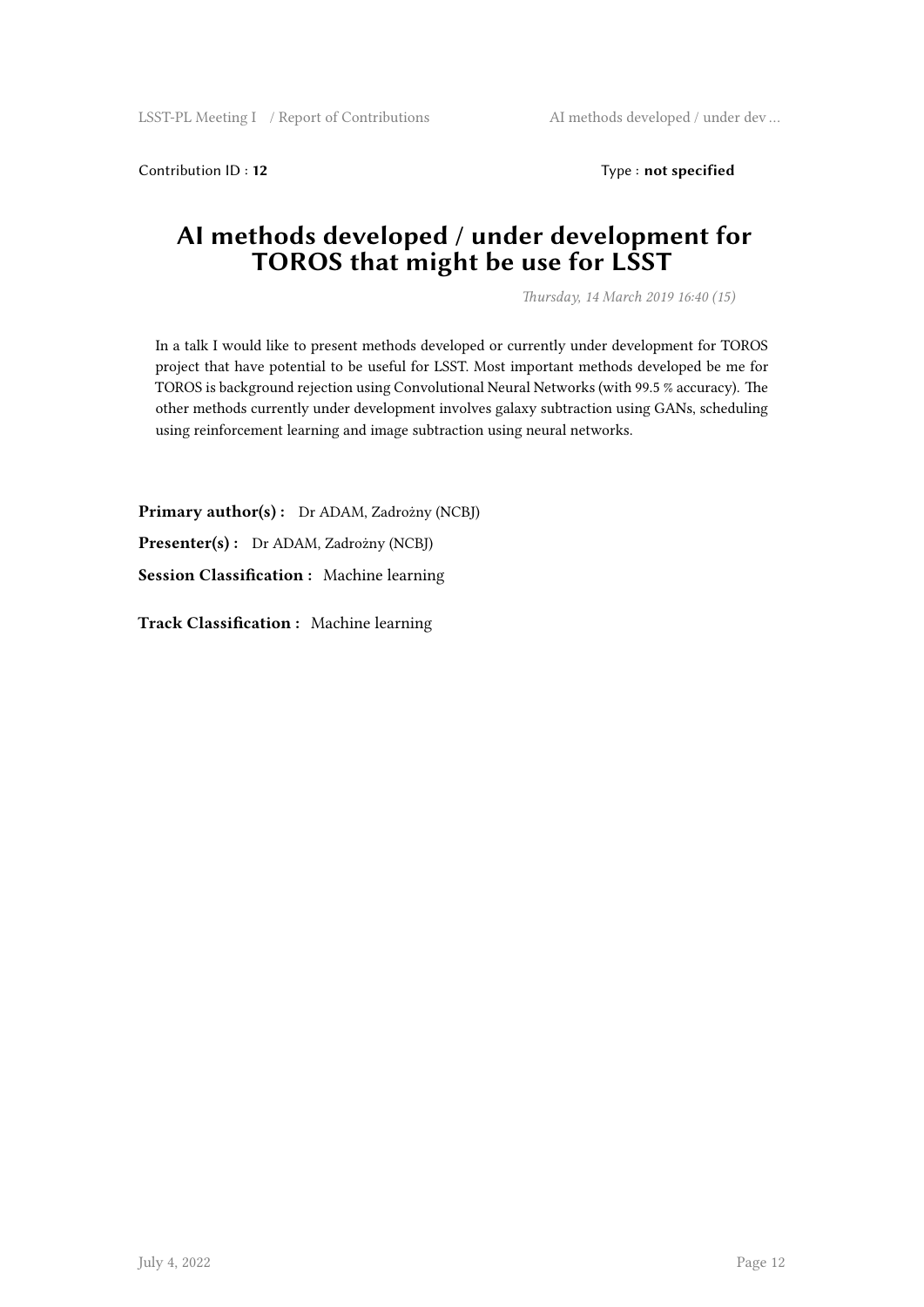Contribution ID : 13 Type : **not specified** 

#### **LSST supernovae Ia and the turnaround epoch**

*Thursday, 14 March 2019 15:00 (20)*

Galaxies form from primordial density perturbations that stop expanding and pass through a turnaround epoch, at which curvature is strongly positive: about five times as strong as density, when both are expressed as domain-averaged Ωs. Moreover, a tight relation is expected between curvature and the domain-averaged expansion rate prior to turnaround. The high number density of LSST supernovae of type Ia that are followed up by spectroscopic redshifts should offer many opportunities for testing these two predictions of general relativity.

Primary author(s) : Prof. ROUKEMA, Boudewijn (Toruń Centre for Astronomy, Nicolaus Copernicus University)

**Presenter(s) :** Prof. ROUKEMA, Boudewijn (Toruń Centre for Astronomy, Nicolaus Copernicus University)

**Session Classification :** Galaxies and cosmology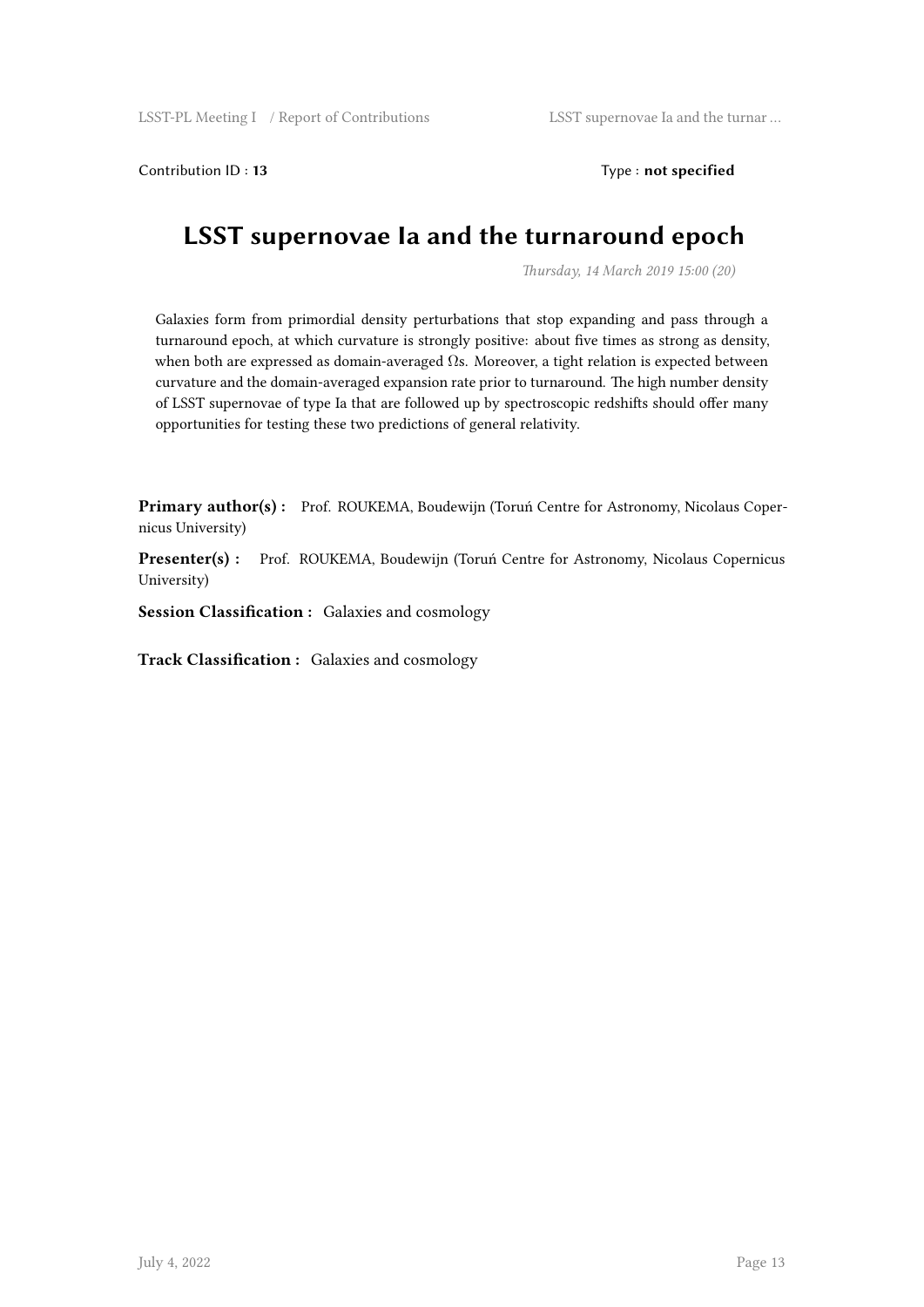Contribution ID : **14** Type : **not specified**

# **Minor Body Science in the LSST Era**

*Thursday, 14 March 2019 14:40 (20)*

Cataloging the Solar System is one of the main science themes that drive the LSST project. LSST is expected to discover ten times more objects from every minor body population than currently known, and provide hundreds of flux and color data for individual bodies. This will be a total game changer. On the one hand, transformative research will be done by the LSST community, but on the other hand, small body science will quickly fade in the communities having no access to these new discoveries and data. Our team wishes to join the LSST family and explore LSST data on every level. We will discuss examples of LSST-enabled minor body science based on (i) realtime alerts, (ii) daily orbit releases, (iii) annual catalog releases, and (iv) our own, customized deep stacks.

**Primary author(s) :** DRAHUS, Michał (OA UJ); GUZIK, Piotr (OA UJ) **Presenter(s) :** DRAHUS, Michał (OA UJ)

**Session Classification :** Solar System

**Track Classification :** Solar System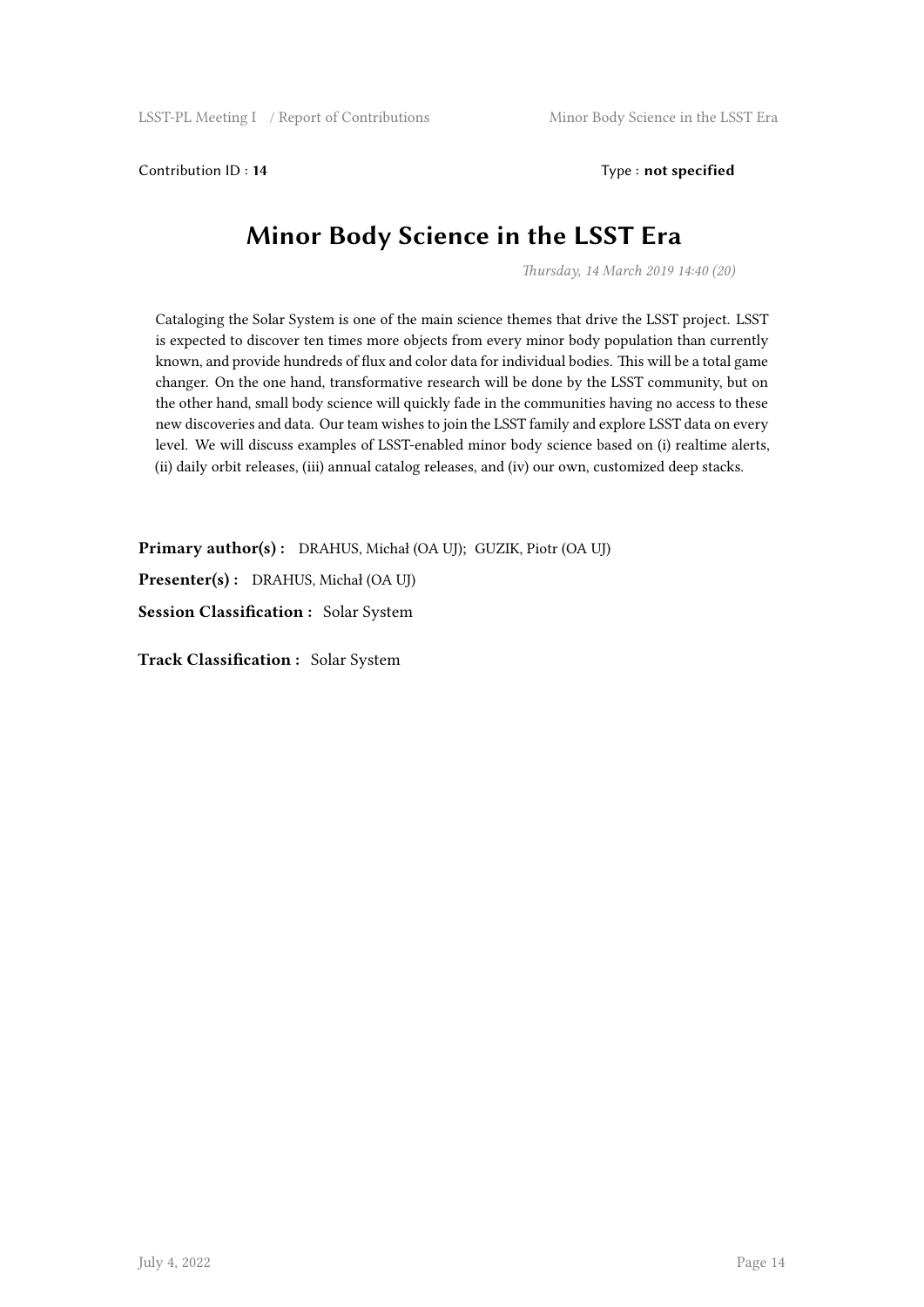Contribution ID : **15** Type : **not specified**

#### **machine learning based quasar detection in photometric surveys**

*Thursday, 14 March 2019 16:30 (10)*

Broad spectroscopic lines, large redshift range and variety of properties make quasar detection in photometric surveys a particularly difficult task, and estimation of their photometric redshifts is even more challenging. I will present a quasar detection method based on photometric ugri data in Kilo-Degree Survey (KIDS) - an imaging deep and wide field survey covering 447 sq. deg. on the sky (Nakoneczny et al. 2019). The KiDS third data release contains 49 millions of sources among which, however, a vast majority does not have any spectroscopically confirmed identification. We successfully trained a Random Forest classifier based on the KIDS data and a set of known quasars identified by the SDSS spectroscopic survey. Our final catalog consists of 190,000 quasar candidates and its training purity equals 91%. Additional validation of the catalog was made by the means of comparison with GAIA second data release, other already existing quasar catalogs and WISE photometric data. Our method can be easily applied to the future LSST data, and developed further to make use of the LSST time domain data.

**Primary author(s) :** Mr NAKONECZNY, Szymon (National Centre for Nuclear Research, Astrophysics Division, Warsaw, Poland)

**Presenter(s) :** Mr NAKONECZNY, Szymon (National Centre for Nuclear Research, Astrophysics Division, Warsaw, Poland)

**Session Classification :** Machine learning

**Track Classification :** Machine learning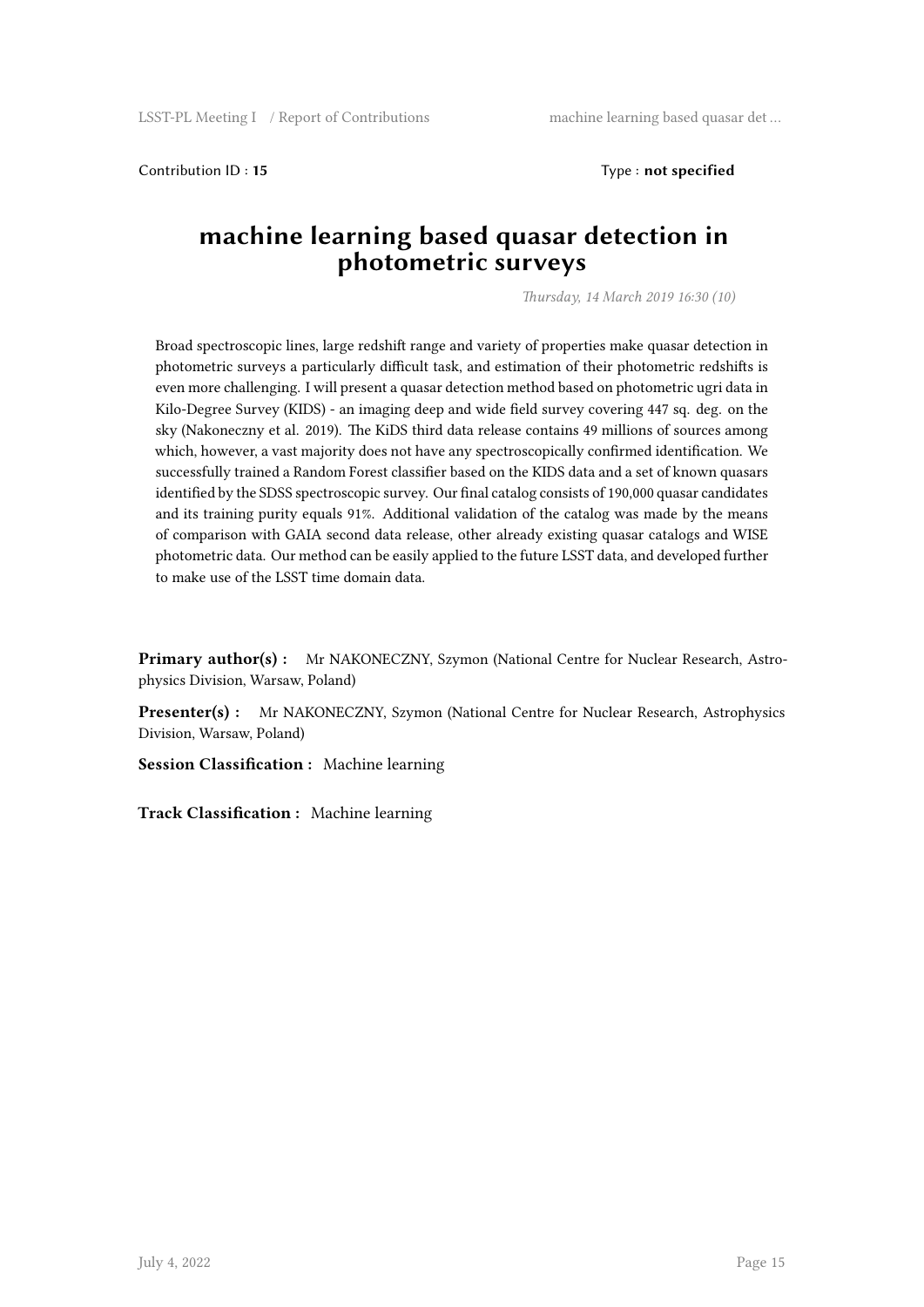Contribution ID : 16 Type : **not specified** 

## **Tracking the nature of DM in the Local Universe**

*Thursday, 14 March 2019 11:40 (20)*

I shall describe some promising features of our Local Universe that can help reveal some feature of a particle DM candidate. Simulations of galaxy and DM structure formation of warm, cold and self-interacting DM candidates indicate that features of the Galactic and M31 halo like: tidal streams gaps, satellite galaxies orbit parameter distribution and their internal properties can differ significantly in different DM candidate scenarios. Observations that the LSST will foster will allow us to use these features as potential DM tale-tell.

**Primary author(s) :** Dr HELLWING, Wojciech (CTF PAS) **Presenter(s) :** Dr HELLWING, Wojciech (CTF PAS) **Session Classification :** Galactic Science